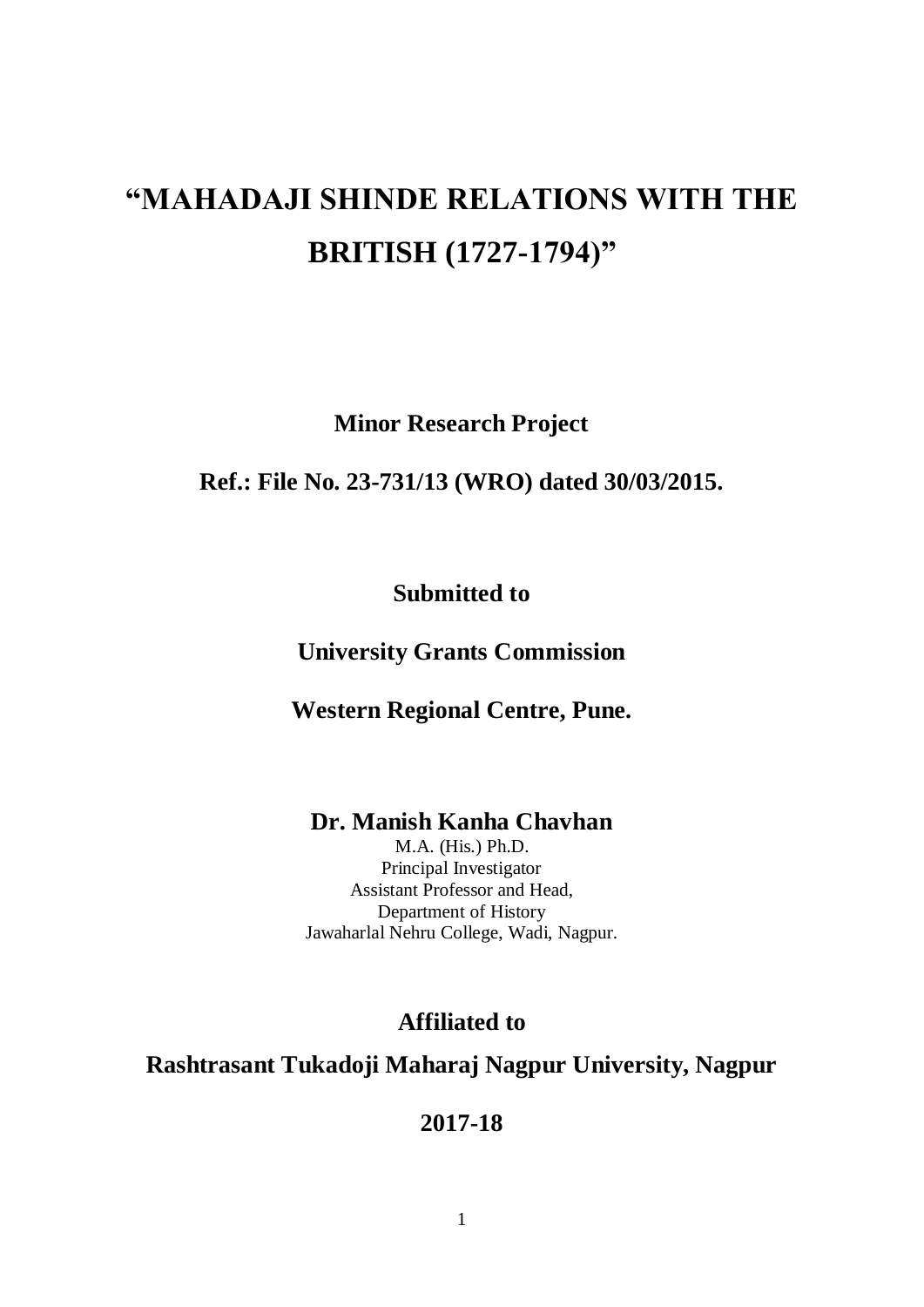#### **Annexure – III**

### **University Grants Commission Bahadur Shah Zafar Marg New Delhi – 110 002**

# **First Report of the work done on the Minor Research Project.**

| 1. Project Report No.                    |                               | <b>First Report</b>                       |
|------------------------------------------|-------------------------------|-------------------------------------------|
| 2. UGC reference No.                     |                               | File No. 23-731/13(WRO)                   |
|                                          |                               | dated 30/3/2015.                          |
| 3. Period of Report from                 |                               | April 2015 to March 2017                  |
| 4. Title of Research Project             |                               | Mahadaji Shinde Relations with the        |
|                                          |                               | British (1727-1794)                       |
| 5. (a) Name of the Principal             |                               | Dr. Manish K. Chavhan                     |
| Investigator                             |                               |                                           |
| (b) Dept. and college where              |                               | Jawaharlal Nehru Arts, Commerce           |
| work has progressed                      |                               | and Science College, Wadi,                |
|                                          |                               | Nagpur $-440023$                          |
|                                          |                               |                                           |
| 6. Effective date of starting            | $\mathbb{Z}^{\mathbb{Z}^n}$ . | $1st$ April 2015                          |
| of the project                           |                               |                                           |
| 7. Grant Approved and                    |                               |                                           |
| expenditure In Incurred the              |                               | Grant approved – Exp. Incurred            |
| period of the report.                    |                               | for the Period                            |
| a) Total Amount approved                 | $\ddot{\cdot}$                | Rs. 1,10,000/- $(1st Inst. Rs. 70,000/-)$ |
| b) Total expenditure                     |                               | Rs. 79,954/-                              |
| Report of the work done<br>$\mathbf{c})$ |                               |                                           |
| (Please attach separate sheet)           |                               |                                           |
|                                          |                               |                                           |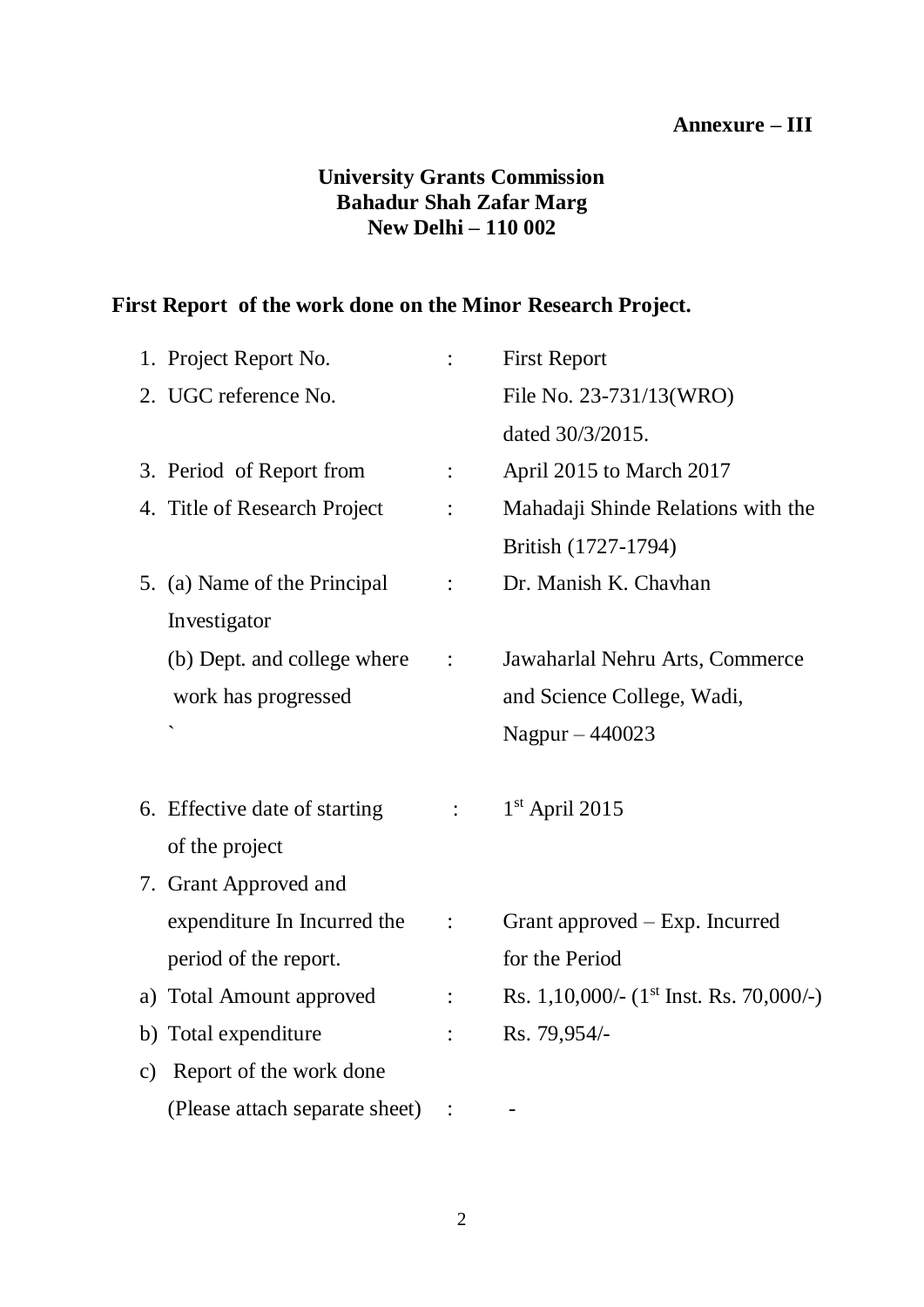- i) Brief objective of the project :
- ii) Work done of far and result achieved
- iii) Has the progress been according to original plan of work and towards achieving the objectives, if not, state reasons.
- iv) Please indicate the difficulties, if any, experienced in implementing the project.
- v) if project has not been completed, please indicate the approximate time by which it is likely to be completed. A summary of the work done for the period (annual basis) may please be sent to the commission on a separate sheet)
- vi) If the project has been completed, please enclose a summary of the findings of the study. Two bound copies of the final report of work done may also be sent to the Commission.
- **vii)** Any other information which would help in evaluation of work done on the project. At the completion of the project, the first report should indicate the output, such as  $(a)$ Manpower trained (b) Ph.D awarded (c) Publication of result (d) other impact if any.

**Separate sheet attached**

**Visited to various places and collected data** 

**Yes** 

**None** 

**-**

**Project work have been completed. Work done report enclosed in a separate sheet.** 

**Summary submitted along with Final Report**

 **(Dr. M.K. Chavhan)**

**Signature of the Principal** *Principal* **Investigator Jawaharlal Nehru College, Wadi, Nagpur.**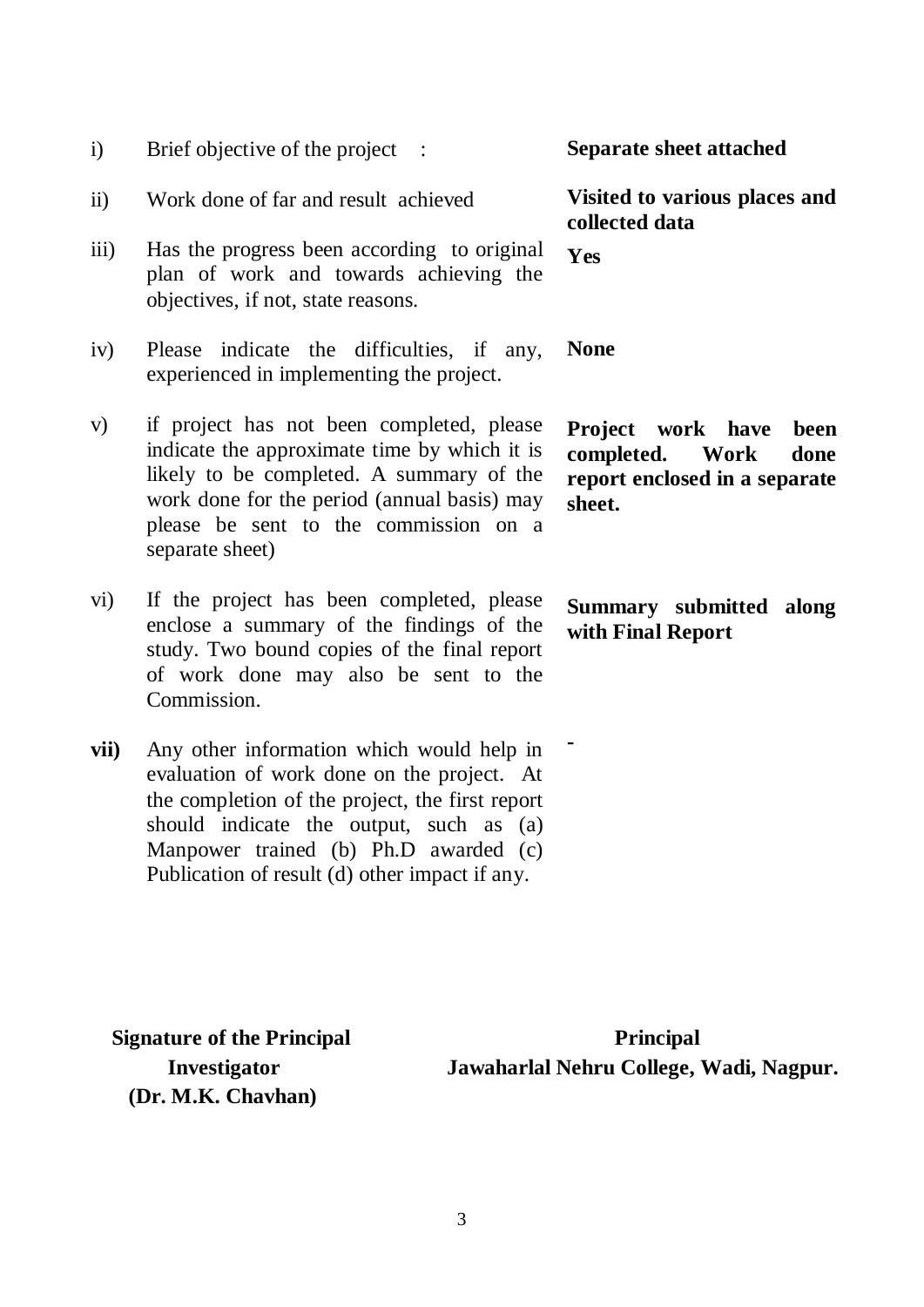#### **BRIEF OBJECTIVES OF THE PROJECT**

University grants commission, western regional office, Pune sanctioned, Minor Research Project to the Dr. M.K. Chavhan Jawarharlal Nehru Arts, Commerce and Science, College, Wadi, Nagpur. entitled, "Mahadaji Shinde Relation with the British (1972-1794)" vide File No. 23-731/13(WRO) dated 30/3/2015.

### अध्ययनाची उदिष्टे (Brief Objectives of the Report)

- १. महादजी शिंदे यांची ऐतिहासिक पार्श्वभुमी
- २. महादजी शिंदेने पहिल्या इंग्रज मराठा युद्धात भाग घेण्याची कारणे
- ३. पहिल्या इंग्रज-मराठा युद्धातील महादजीची कामगीरी
- ४. इ.स. १७८२ मध्ये झालेल्या सालबाईच्या तहातील महादजी शिंदेची भुमिका
- ५. इ.स. १७८२ च्या सालबाईच्या तहानंतर महादजी शिंदेच्या राजकीय स्थितीचे अध्ययन करणे
- ६. इंग्रज–मराठा संबंध प्रस्थापित करण्यामध्ये महादजी शिंदेचे योगदान

 **(Dr. M.K. Chavhan)**

**Signature of the Principal** *Principal* **Investigator Jawaharlal Nehru College, Wadi, Nagpur.**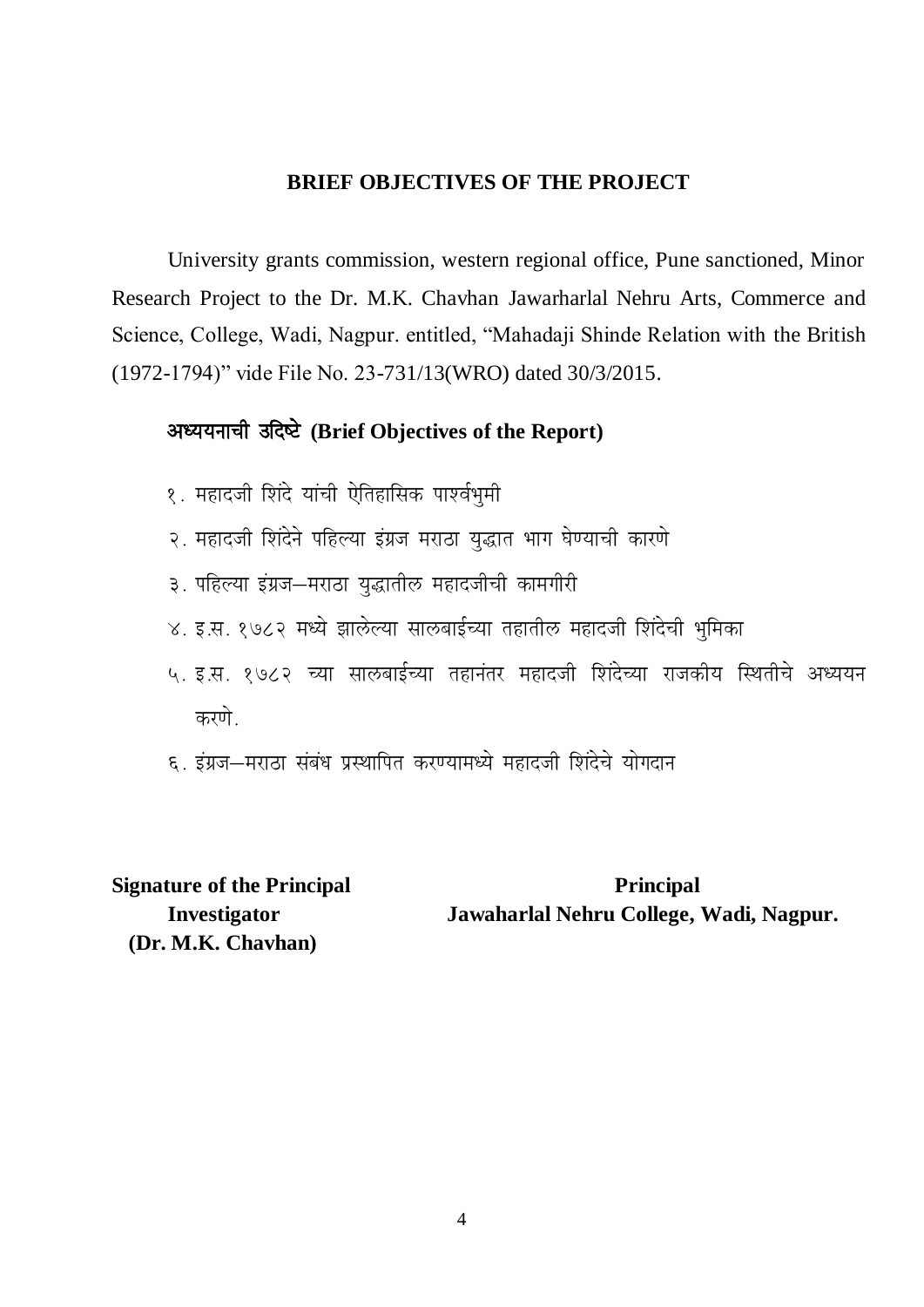#### **Annexure – VII**

#### **University Grants Commission Bahadur Shah Zafar Marg New Delhi – 110 002**

## **Final report of the work done on the minor research project**

| 1. Title of the Project                                                 |                | Mahadaji Shinde Relation with the<br>British (1727-1794)                    |
|-------------------------------------------------------------------------|----------------|-----------------------------------------------------------------------------|
| 2. Name and Address of the : Dr. M.K. Chavhan<br>principal investigator |                | Dept. of History, Jawaharlal Nehru<br>College Wadi, Nagpur.                 |
| institution                                                             |                | 3. Name and address of the : Jawaharlal Nehru College Wadi,<br>Nagpur.      |
|                                                                         |                | 4. UGC approval No. and Date : File No. 23-731/13 (WRO) dated<br>30/3/2015. |
| 5. Date of Implementation                                               |                | $: 1st$ April 015                                                           |
| 6. Tenure of the project                                                |                | : $1st$ April 2015 to 28 <sup>th</sup> February 2017                        |
| 7. Total grant allocated                                                |                | $\therefore$ 1,10,000/-                                                     |
| 8. Total grant received                                                 | $\mathbf{L}$   | 70,000/                                                                     |
| 9. Final expenditure                                                    |                | : 79,954/                                                                   |
| 10. Title of the project                                                | $\ddot{\cdot}$ | Mahadaji Shinde Relation with the<br>British (1727-1794)                    |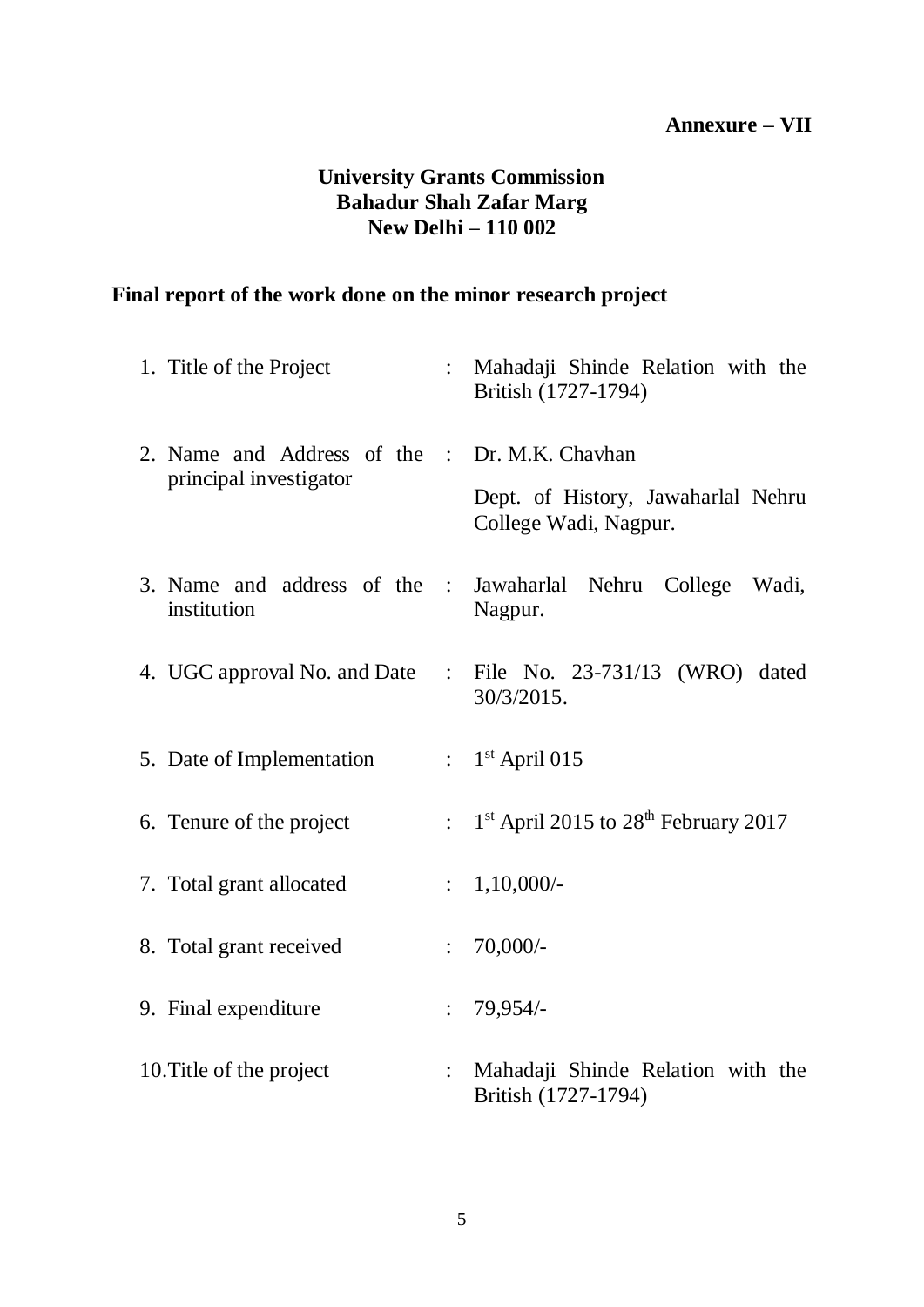#### 11. Objectives of the Project  $\ddot{\phantom{1}}$

- १. महादजी शिंदे यांची ऐतिहासिक पार्श्वभुमी.
- २. महादजी शिंदेने पहिल्या इंग्रज-मराठा युद्धात भाग घेण्याची कारणे.
- ३. पहिल्या इंग्रज-मराठा युद्धातील महादजीची कामगीरी.
- ४. इ.स. १७८२ मध्ये झालेल्या सालबाईच्या तहातील महादजी शिंदेची भुमिका.
- ५. इ.स. १७८२ च्या सालबाईच्या तहानंतर महादजी शिंदेच्या राजकीय स्थितीचे अध्ययन करणे
- ६. इंग्रज-मराठा संबंध प्रस्थापित करण्यामध्ये महादजी शिंदेचे योगदान.

#### 12. WHETHER OBJECTIVES WERE ACHIEVED (GIVE DETAILS)

#### Details of objectives are as given below

१) महादजी शिंदेचा अभ्यास करतांनी या प्रकल्पात त्याची ऐतिहासिक पार्श्वभूमी स्पष्ट झाली आहे.

२) महादजी शिंदेने पहिल्या इंग्रज मराठा युद्धात भाग घेतला कारण महादजी शिंदे अतिशय शुर मराठा सरदार होते. होळकर, गायकवाड, पटवर्धन, यासारखेच ते पेशव्याचे मुख्य आधारस्तंभ होते. महादजी शिंदे शिवाय इंग्रजांना तोंड देणे शक्य नव्हते याची कल्पना नाना फडणविस व इतर मराठा सरदारांना सुद्धा होती यामुळेच महादजींना पहिल्या इंग्रज-मराठा युद्धात भाग घेणे अटल होते.

३) पहिल्या इंग्रज'मराठा युद्धात नाना फडणविसांनी महादजी शिंदेवर उत्तर भारतातील इंग्रजाशी युद्ध करण्याची जबाबदारी सोपविली होती. इ.स. १७७५ ते १७८२ पर्यंत महादजी शिंदेने याशस्वीपणे इंग्रजावर यश संपादन केले त्यामुळे महादजी शिंदेचा वर्चस्व व दारारा इंग्रजावर निर्माण झाला.

४) सालबाईच्या तहात मराठयाकडून महादजी शिंदे व इंग्रजाकडून एडंरसन यांनी महत्वाची भुमीका बाजवली. मराठा साम्राज्यात यावेळी इंग्रजाशी समझोता करण्याकरीता महादजी शिंदेपेक्षा दुसरा योग्य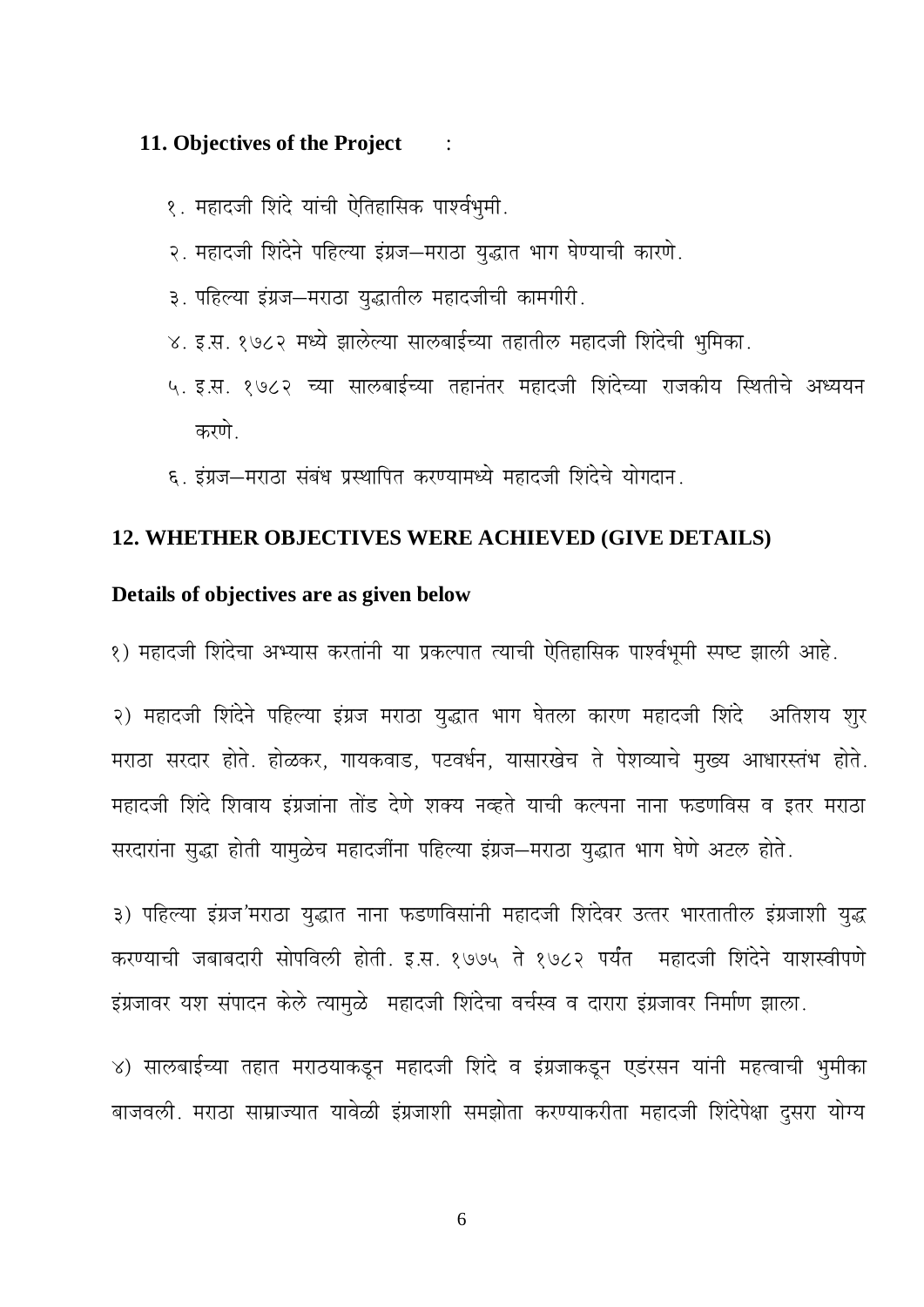व्यक्ती नसल्याची कल्पना पुणे दरबाराला होती. सालबाईचा अतिशय महत्वाचा तह महादजींनी घडवून आणला. हे त्यांचे कौशल्य वाखाण्यासारखे आहे.

५) १७८२ च्या सालबाईच्या तहानंतर महादजी शिंदे यांचे नाव वर्चस्व व दरारा संपूर्ण भारतामध्ये प्रसिद्धीस आले महादजी शिंदेची युद्धातील कामगीरी व तहातील भुमीका यामुळे गर्व्हनर जनरल वॉरेन हेस्टीग्ज सारखा गर्व्हनर जनरल देखील महादजीला घाबरत होता हे विशेष.

६) इंग्रज - मराठा संबंधाचा आढावा घेतांना महादजी शिंदेची भुमिका वाखाण्यासारखी आहे.

महादजी शिंदेला इंग्रज अधिकारी घाबरत होते जो पर्यंत महादजी जिवंत होते तो पर्यंत सराठयावर आक्रमण करण्याचा प्रयत्न कधीही इंग्रजानी केला नाही. जो पर्यंत महादजी जिंवत होते (१९९४) इंग्रजांची मराठयावर आक्रमण करण्याची हिम्मत झाली नाही. परंतु महादजीच्या मृत्युनंतर (१७९४) अगदी थोडयाच अवधीत इंग्रजानी मराठा राज्य गिळकृत केले. (१८१८)

#### 13) Achievement form the project

प्रथम इंग्रज मराठा यद्धात महादजींच्या कर्तृत्वाचा व लष्करी सामर्थ्यांचा परिचय गर्व्हनर जनरल वॉरेन हेस्टिंग्ला झाला होता. एवढेच नव्हे तर महादजी शिंदे ही व्यक्ती माराठा राजकारणात किती महत्वाची आहे याची ओळख गर्व्हनर जनरल वॉरेन हेस्टिंगजला पुरेपूर झाली होती. १७ मे १७८२ रोजी महादजी शिंद्यामार्फत ठरलेल्या सालबाईच्या तहानंतर मराठयांविरूद्ध युद्ध करण्याचा विचार सुद्धा महादजी जिवंत असेपर्यंत इंग्रजांच्या मनात आला नाही. गर्व्हनर जनरल वॉरेन हेस्टिंग्ज नंतर मॅकफरसन, लॉर्ड कॉर्नवालीस, सर जॉन शोअर गर्व्हनर जनरल म्हणून भारतात आले व त्यांनी सुद्धा मराठयांशी सौम्य धोरण ठेवून मराठयांबरोबर वैमनस्य येणार नाही याची पुरेपूर दक्षता घेतली व भारतातील कोणत्याही राज्यकर्त्यांच्या राजकारणात हस्तक्षेप करण्याचे टाळले. या प्रमुख इंग्रज अधिकाऱ्यांच्या निर्णयाचा विचार केल्यास इंग्रज महादजींना किती वचकन होते हे लक्षात आल्याशिवाय राहत नाही.

 $\overline{7}$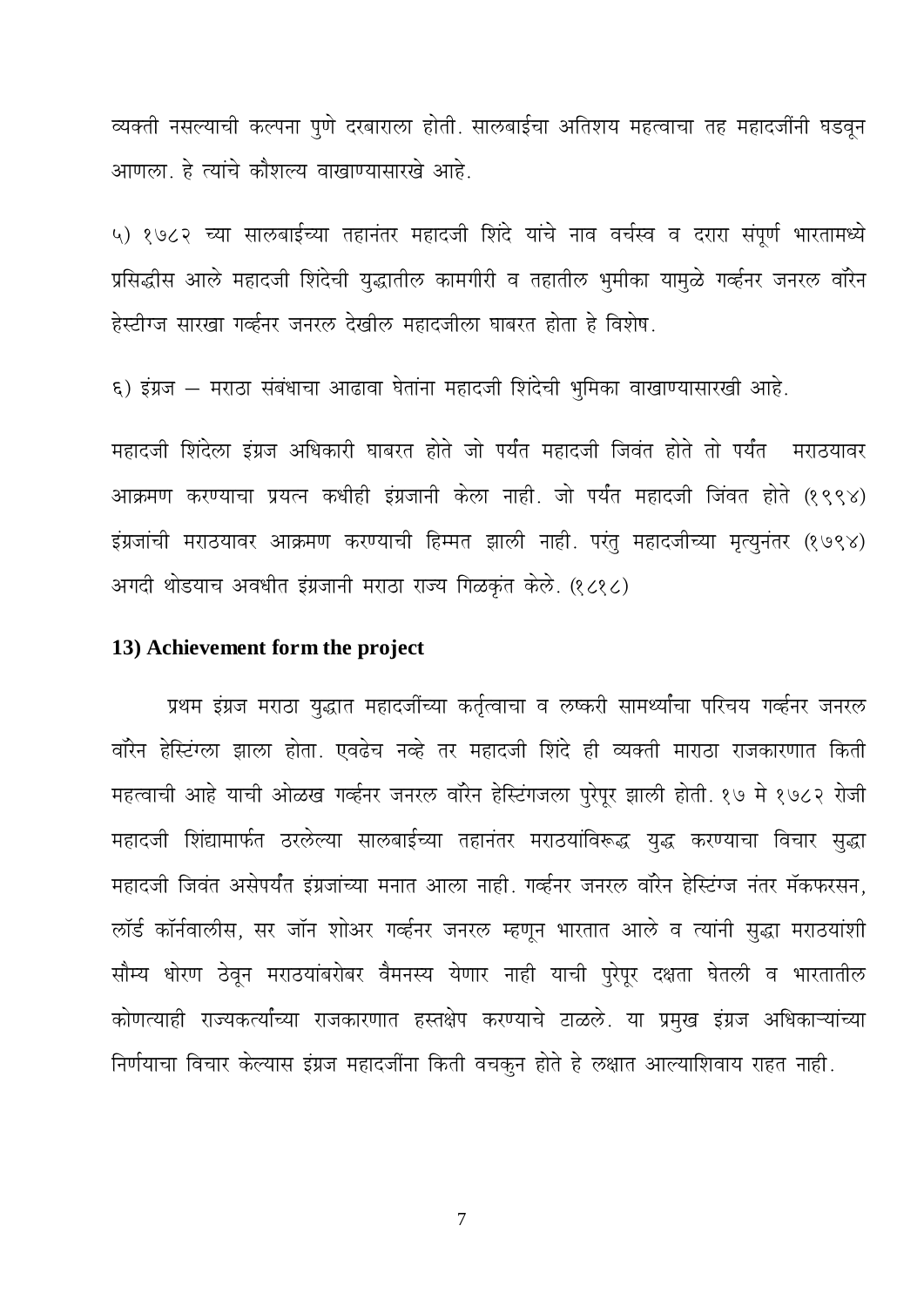## 14) Summary of The Findings

इ.स. १७८२–९४ या कालखंडातील माहदजी इंग्रज संबंधाचा सूक्ष्म अभ्यास केल्यास असे आढळून येते की, महादजींचे-इंग्रजांशी संबंध सीमित होते. त्यात महादजींचा प्रमुख उद्देश मराठा हित हे होते. महादजी व्यक्तींचा विरोध करीत नव्हते तर मराठयांच्या बाबतीत विरोधी कारवायांचा खरा विरोध करीत होते. इंग्रज व महादजी एकमेकांना मनातून भीत असल्यामुळे कोणताही निर्णय घेतांना प्रथम परस्परांच्या बळाचा योग्य विचार दोघेही करीत होते. महादजी इंग्रज संबंध वरून सलोख्याचे वाटायचे परंतु तेवढेच आतून तीव्र शत्रुत्वाचे होते; हे अगदी सत्य आहे. जगातील बुद्धिमान व राजकीय मृत्सद्दी म्हणून इतिहासात अजरामर झालेल्या व्यक्तीचे कोणत्याही स्तरावरील संबंध पाहता आपणास हेच लक्षात येईल की त्यांचे परस्पर विरोधी संबंध बाह्यंगाने तीव्र कधीच नसतात. महादजी शिंदे मराठे शाहीतीलच नव्हे तर त्या काळात सपूर्ण हिंदुस्थानात इंग्रजांना शह देणारे एकमेव प्रभावी सामर्थ्यशाली मुत्सद्दी होते.

महादजी व इंग्रज यांच्या संबंधाचा आढावा घेतल्यास महत्वाची बाब प्रकर्षाने जाणवते की, जेव्हा महादजी इंग्रज संबंध आले त्याकाळी इंग्रजांनी हिंदुस्थानातून आपले पूर्ण उच्चाटन होऊ न देता आपले स्थान कायम ठेवले. याउलट इंग्रजांसारख्यापरकीय शक्तीचा व्याप वाढत असतांना महादजींनी पतनाच्या गर्तेत जाणाऱ्या मराठेशाहीला बाहेर काढून पुनर्जीवन दिले. मराठा साम्राज्याच्या सभोवताल इंग्राजांसारख्या बलाढय शत्रूचा संचार असतांना सुद्धा मराठेशाहीला हिंदुस्थानात कायम ठेवण्याचे महान कार्य महादजींनी केले. महादजींच्या मृत्युनंतर मराठयांचे स्वातंत्र्य अल्पावधीतच नष्ट होऊन मराठेशाही नष्ट झाली. खरोखरच महादजींच्या मृत्युमुळे मराठा साम्राज्याचे भरून न निघणारे नुकसान झाले. महादजींचा मृत्यु हा निश्चितच मराठेशाहीला व तिच्या हिताला त्या काळात आणि भविष्यकाळातही अत्यंत दुःखद ठरला हयात शंका नाही. महादजींच्या मृत्युपासून मराठा सत्तेच्या ऱ्हासाला सुरूवात झाली. महादजी जर पुढे ५–६ वर्षे किंवा त्यापेक्षाही जास्त जगले असते तर इंग्रजांचे कटू डावपेच इतक्या अल्पावधीत यशस्वी ठरले नसते आणि मराठेशाहीचा अस्त इतक्या लवकर झाला नसता.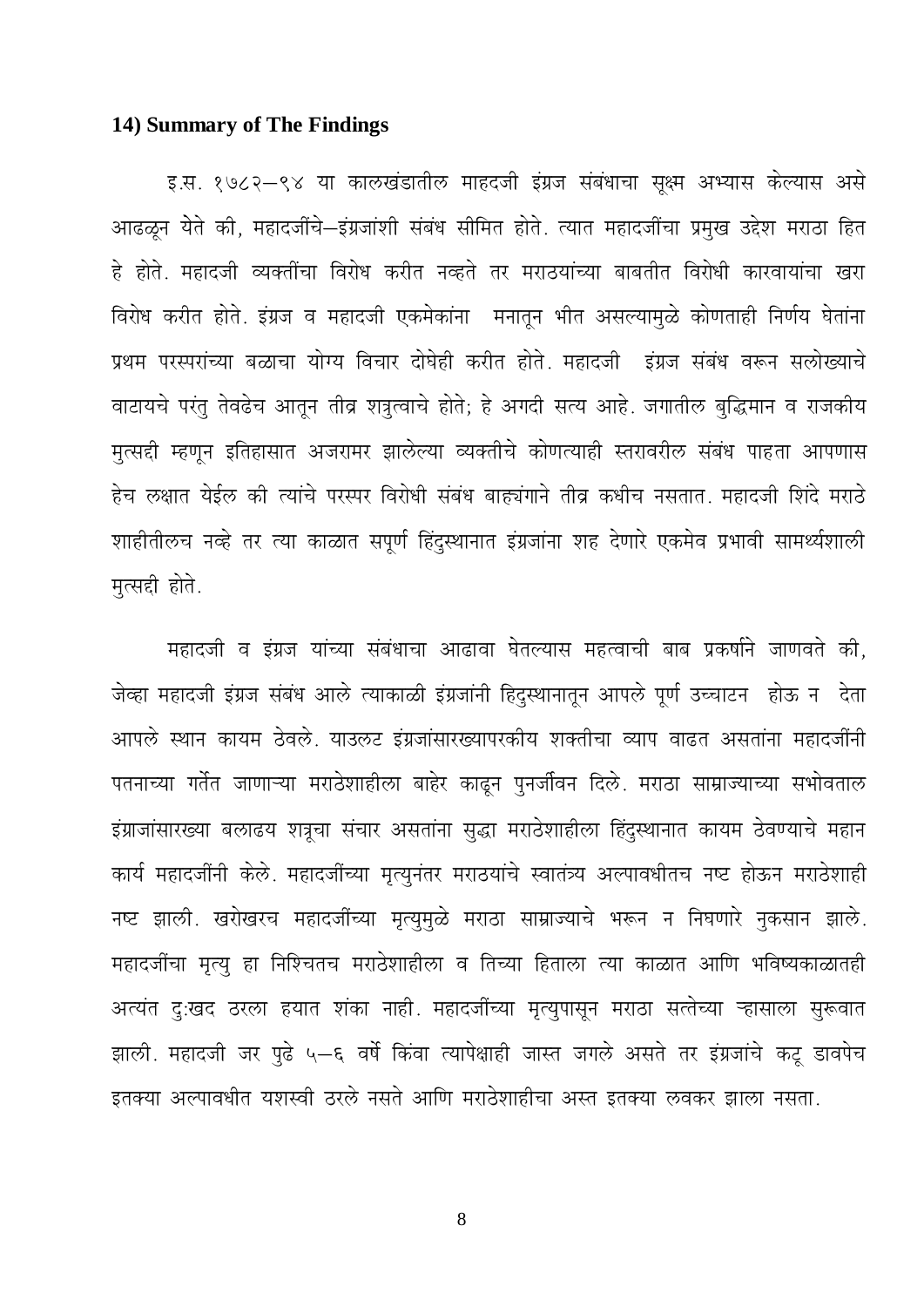### **15) Contribution to the society**

सर्वत्र महादजी शिंदेचा इतिहास समाजाकरिता नेहमीच उपयुक्त राहील.

### **16) Whether any Ph.D. Enrolled/Produced out of the project: NO**

#### **17) NO. of Publications out of the project**

### **Two Research Papers Published**

| $\delta$ )      | Mahadaji Shinde Indian History |                   | Depatment of History   |
|-----------------|--------------------------------|-------------------|------------------------|
|                 | and the Treaty of              | Congress          | <b>Social Sciences</b> |
|                 | Salbai(17 May 1782)            | <b>ISSN No.</b>   | Building University of |
|                 |                                | 22491937          | Delhi Dec. 2016        |
| $\mathcal{Q}$ ) | "महादजी शिंदे च्या             | Vidharbha History | <b>Bhartiya</b>        |
|                 | नेतृत्वात मराठयांचा            | Perished          | Mahavidyalaya          |
|                 | ाय प्रभाव<br>राजका             |                   | Amravati Feb 2017-     |

 **(Dr. M.K. Chavhan)**

**Signature of the Principal** *Principal* **Investigator Jawaharlal Nehru College, Wadi, Nagpur.**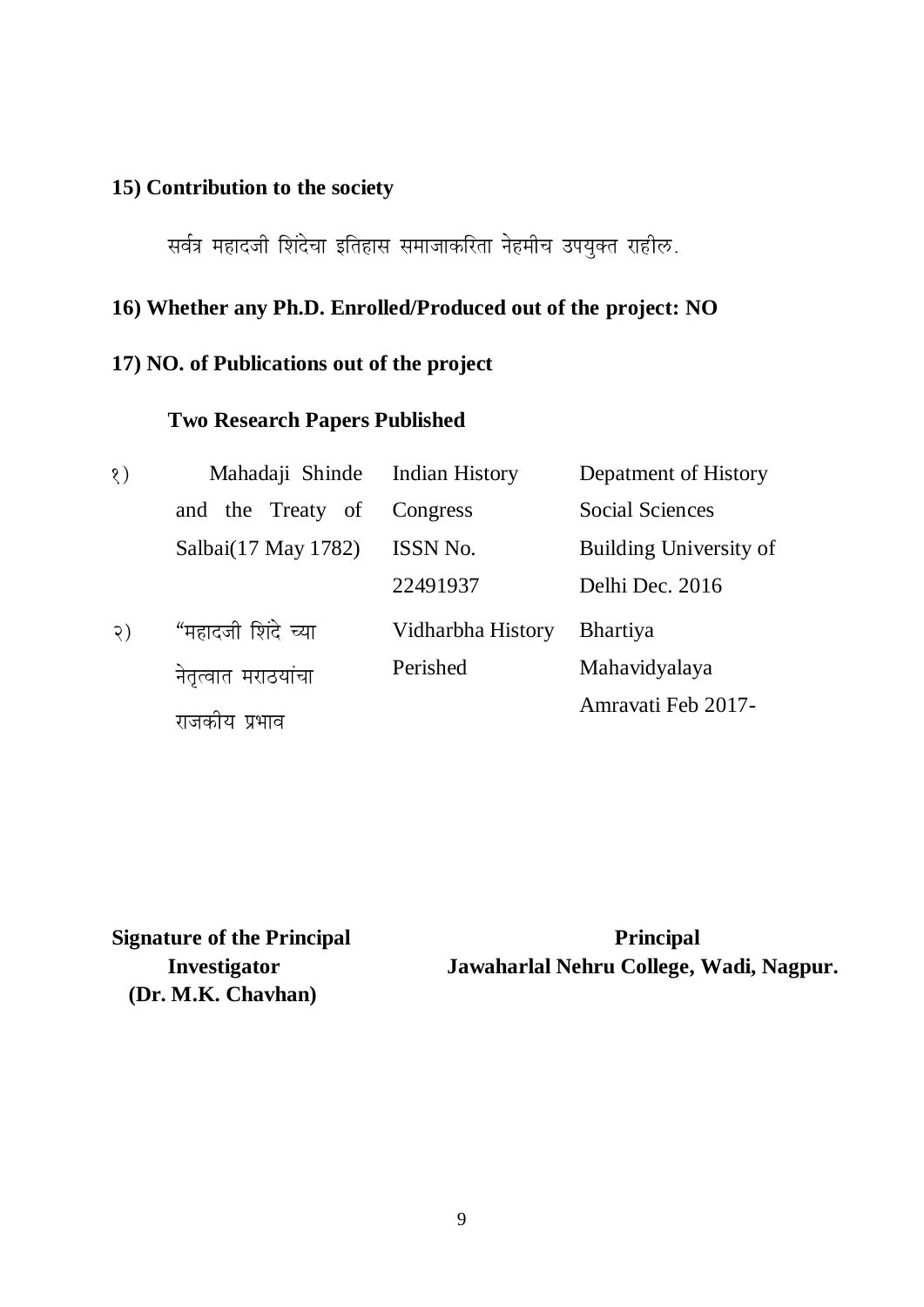File No.: 23-731/13 (WRO) dated 30/03/2015 **Executive Summary** 

# सारांश

# महादजी-ब्रिटीश संबंध

#### (Mahadaji Shinde Relaltion with the British 1727-1794)

#### प्रकरण पहिले

#### प्रस्तावना

पेशवाई उत्तरकाळात कर्तुत्ववान मराठा सरदारांची संख्या बोटावर मोजता येण्यासारखी होती. त्यातही बरेचशे सरदार आपआपली जहागीर व वतने सुरक्षित ठेवण्यासाठीच प्रामुख्याने धडपड करीत होते. त्यांच्या एकंदर वर्तणुकीवरुन व कार्यवाहीवरुन असे स्पष्ट दिसून येते की, त्यांची बांधिलकी, मराठयांच्या राज्याशी नसून ती प्रामुख्याने त्यांच्या जहागिरीशी होती. त्या जहागिरी सुरक्षित ठेवण्यासाठी ते वेळ प्रसंगी मराठा राज्याच्या शत्रुशीही संधान बांधण्यात कचरत नसत. पंरतु याला अपवाद महादजी शिंदे होते. मराठा राज्याला धोका निर्माण होईल असे कोणतेही कृत्य महादजींच्या हातून घडले नाही. महादजी शिंदे यांनी आपल्या पराक्रमाबरोबरच मराठा राज्याबद्दल अढळ निष्ठेमुळे मराठयांच्या इतिहासात अनन्य साधारण महत्व प्राप्त केले आहे.

पानिपतच्या भीषण रणसंग्रामातून जिवंत परत आलेले महादजी शिंदे १८ व्या शतकाच्या उत्तरार्धात मराठेशाहीचे प्रमुख आधारस्तंभ बनले. त्यांनी आपल्या कर्तृत्वाच्या बळावर पानिपतात नामशेष झालेली मराठयांची सत्ता व दरारा उत्तर भारतात पुन्हा पूर्ववत प्रस्थापित केला. माधवराव पेशव्यांच्या कारकीर्दीत त्यांनी उत्तरेत बजावलेली कामगिरी अविस्मरणीय आहे. इ.स. १७७२ मध्ये महादजींनी इंग्रजांच्या आश्रयाला असलेल्या बादशहा श्हाआलमला दिल्लीच्या तख्तावर पुन्हा आणून बसविले. तसेच पानिपतच्या पराभवाला प्रामुख्याने जबाबदार असलेल्या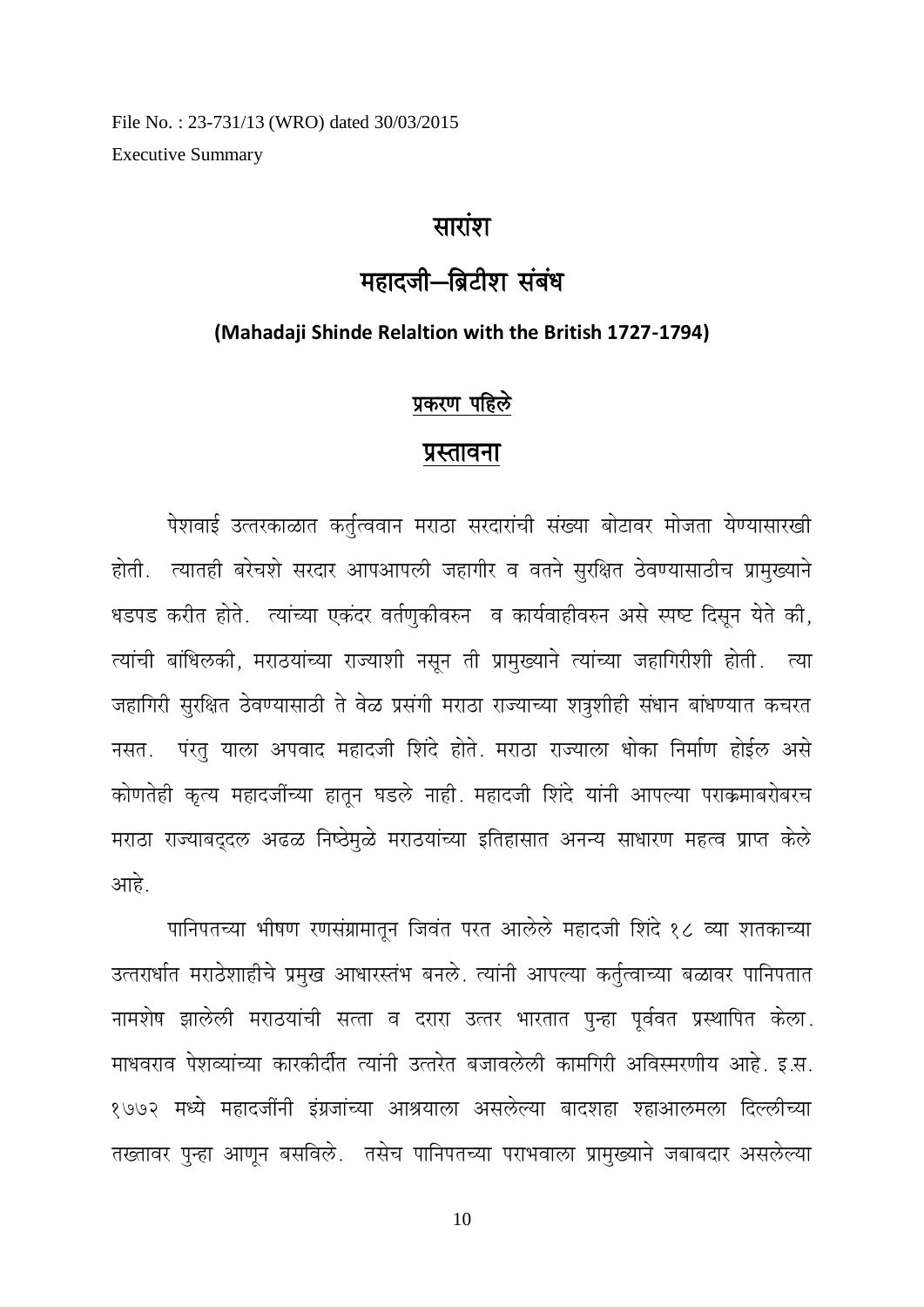नजीबखान रोहिल्याचा सूड घेऊन पानिपतातील पराभवाचा कलंक धुऊन काढला. ३० आगॅस्ट १९७३ रोजी झालेल्या नारायणराव पेशव्यांच्या खुनानंतर मराठा राज्यावर जी संकटाची पंरपरा कोसळली त्या संकटातून मराठा राज्याला उर्जितावस्थता प्राप्त करुन देण्यासाठी ज्या प्रमुख सदरारांनी अमूल्य कामगिरी केली, त्यात महादजी शिंदे यांचा कम प्रथम लागतो पानिपतच्या आघातातून मराठेशाही सावरते न सावरते तोच मराठयांना इंग्रजांशी युध्द करावे लागले. इ. स. १७७५ - १७८२ या काळात झालेल्या इंग्रज-मराठा युध्दात उत्तरेतील लष्करी धुरा महादजींनी यशस्वीपणे आणि खंबीरपणे सांभाळली. १७ मे १७८२ रोजी झालेल्या सालबाईच्या तहाच्या वाटाघाटीत मराठयांतर्फे महादजीने घेतलेल्या पुढाकारामुळे भारताच्या राजकारणत महादजीची प्रतिष्ठा आणि सन्मान वाढला.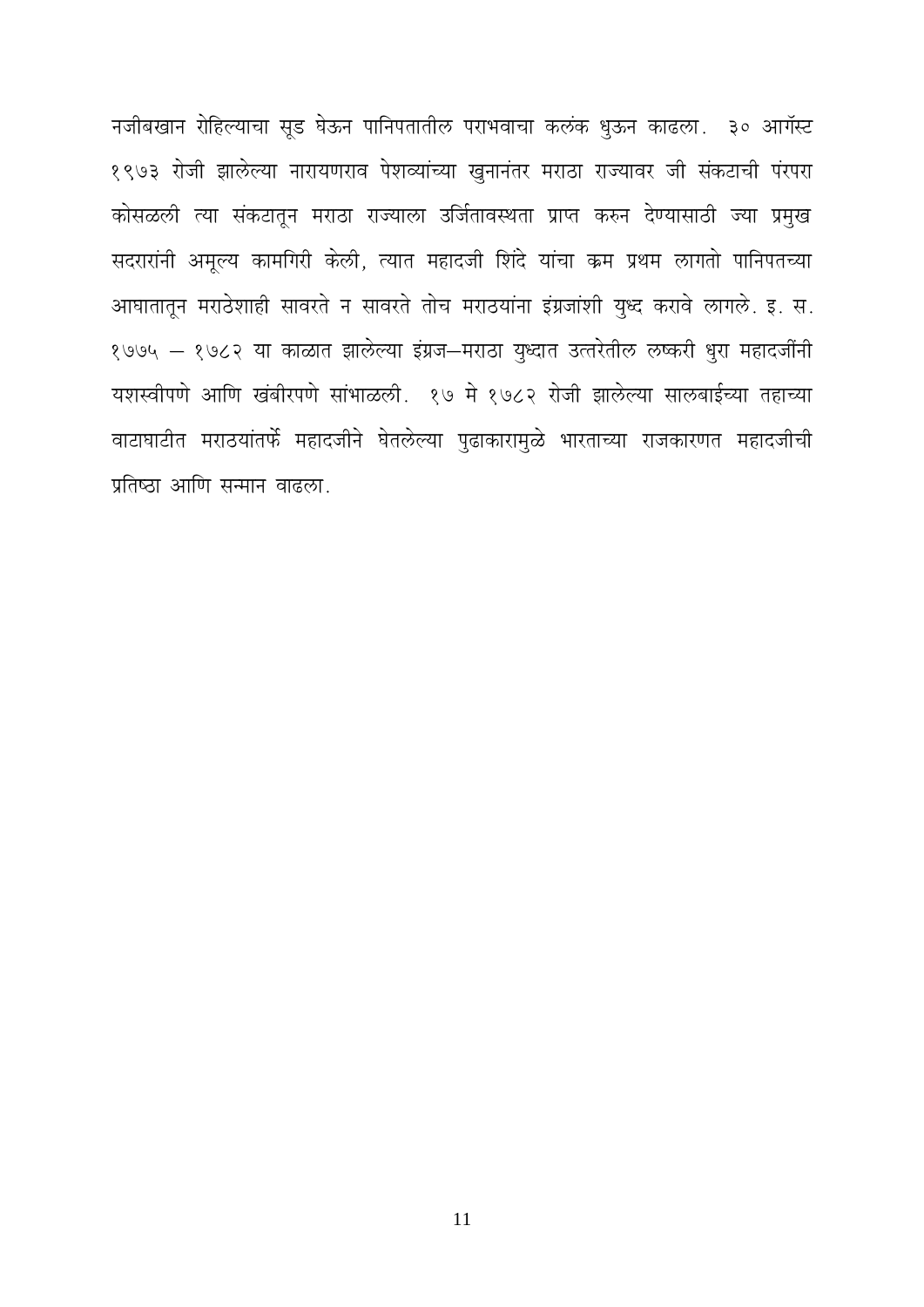# प्रकरण दुसरे संशोधन पध्दती

मानव केन्द्रबिंदु मानून सामाजिक क्षेत्रात अनेक संशोधने झालेली आहेत. त्यातूनच नियम, तत्वे यांचा शोध लागलेला आहे. संशोधनाची उद्दीष्टये, माहिती संकलन, नियंत्रण, साधने इत्यादी गोष्टी लक्षात घेऊन सामाजिक संशोधन पध्दतीचे वर्गीकरण करण्यात आले आहे. त्या वर्गीकरणानुसार संशोधन पध्दती तीन वर्गात वर्गीकृत करण्यात आली. संशोधन पध्दतीचे तीन प्रकार आहेत, जसे ऐतिहासिक पध्दती, सर्वेक्षण पध्दती व प्रायोगिक संशोधन पध्दती. पंरतु, प्रस्तुत संशोधनकार्यात ऐतिहासिक संशोधन पध्दतीचा वापर करण्यात आला आहे.

# ऐतिहासिक पध्दती :-

ऐतिहासिक संशोधन ही सामाजिक शास्त्रामध्ये तथ्य मिळविण्याच्या अनेक पध्दतीमध्ये जुनी व उपयुक्त ठरलेली पध्दती आहे. ऐतिहासिक संशोधनाचे उद्दिव्घ्टये वर्तमान घटनांचा अर्थ लावण्याच्या दृष्टीने संदर्भ म्हणून भूतकाळातील घटनांचा मागोवा घेणे हे आहे. इतिहास संशोधन अंतिम महत्वाचे काही असेल तर ते म्हणजे संसाधनांचे संकलन होय. अनेक प्रकारची संसाधने उपलब्ध होत असतात. त्यातून त्यांची विश्वसनीयता प्रथम सिध्द व्हावी लागते. इतिहासातील साधने निर्माण केली जात नहाीत तर ती कोठेतरी अस्तित्वात असतातच. प्रयत्नांच्या सहयाने ती उजेडात आणली जातात. अर्थात ऐतिहासिक काळ जितका दूरचा असेल तितके साधन मिळविणे अतिशय अवघड असते. अशी साधने महतप्रयासाने मिळवून घेतल्यानंतरही त्यांची विश्वसनीयता ठरविणे हे काम त्यापेक्षाही अवघड व महत्वाचे असते की, अशाप्रकारचे एखादे साधन उपलब्ध करुन देणा—या व त्याचे साधनत्व सिध्द करणा—या इतिहास संशोधकाचे मोठेपण मान्य करावेच लागेल.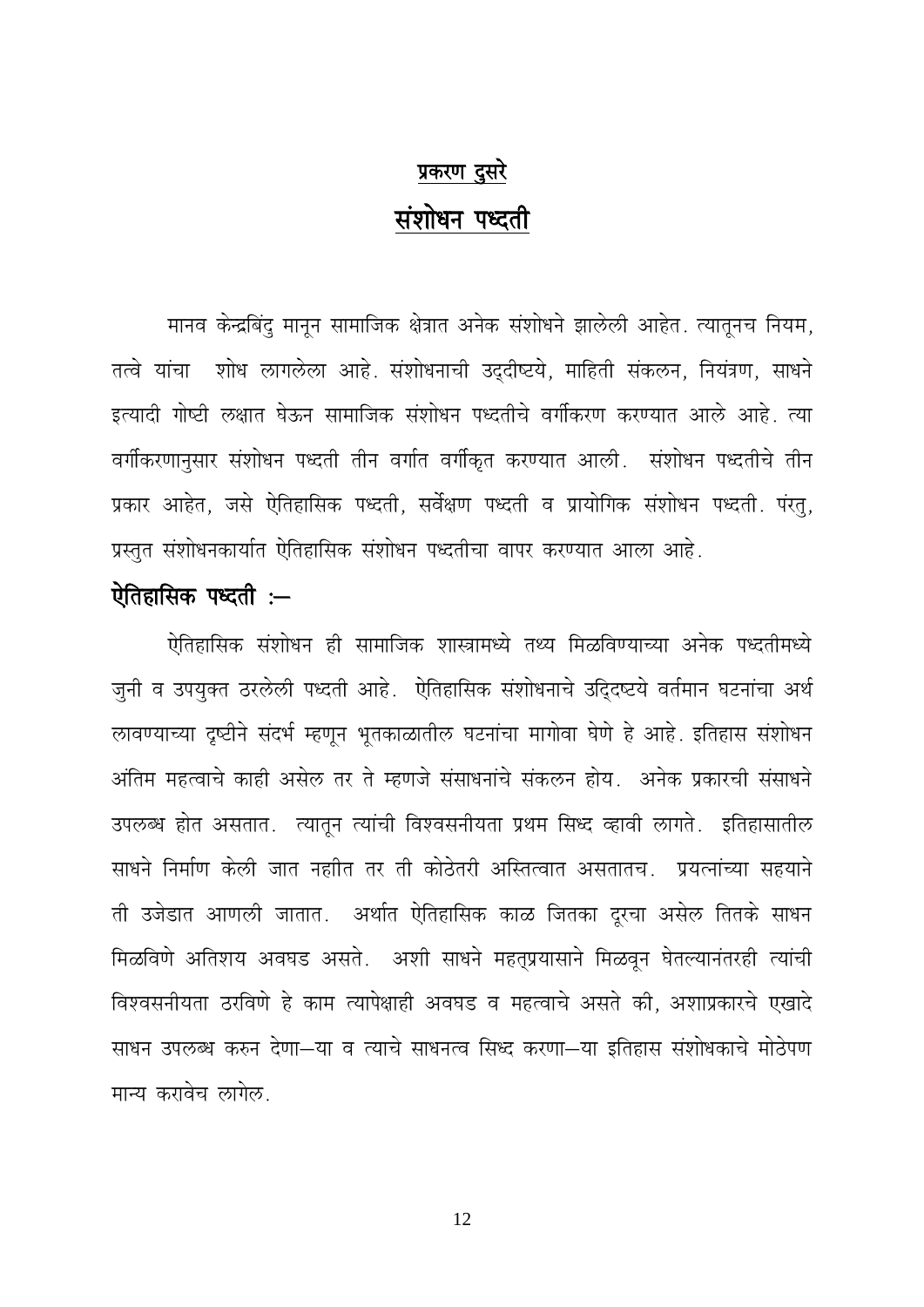ऐतिहासिक संशोधन कालचा विचार करते. सर्वेक्षण आजचा तर प्रायोगिक संशोधनाची दृष्टी उदयावर असते. पहिल्यात भूतकाळाचा मागोवा, दुस—यात वर्तमानकाळाचा बोध तर तिस—यात भविष्याचा शोध असतो. अर्थात सामाजिक संशोधनात वैज्ञानिक पध्दतीचा उपयोग करणे आवश्यक आहे व या पध्दतीचा उपयोग केलया जात असला तरी इतर पध्दतीच्या मर्यादा लक्षात घेता काही बाबी अथवा घटनांचे स्वरुपच असे असते की, त्यात इतर पध्दती निरुपयोगी ठरतात. प्राचीन काळी घडलेल्या घटनांची मीमांसा करतांना इतर कोणत्याच अभ्यास पध्दती उपयोगी ठरत नाहीत. तेव्हा भूतकालीन घटनांचा अभ्यास कोणत्या शास्त्रीय पध्दतीने करावयाचा या प्रश्नाचे उत्तर केवळ इतिहास संशोधनातून प्राप्त होते. म्हणूनच ऐतिहासिक अध्ययनाला संशोधनातील स्थान उच्चस्तरीय मानले जाते.

ऐतिहासिक संशोधनात गतकालीन घटनांचा मागोवा घेतला जातो. त्याचे स्वरुप कितीही गुंतागुंतीचे व अस्पष्ट असले तरीही त्याचा गुंता सोडविणे हे एक आव्हानच असते. इतिहास संशोधनात संसाधने अनेक प्रकारची असतात. उदा. शस्त्रे, नाणी, पत्रे, कबुलायती, खेळ, करारनामे, दानपत्रे, शिलालेख, शिल्पकृती, मूर्ती, विविध दस्तऐवज, हत्यारे इत्यादी. या संसाधनांच्या चिकित्सेला अतिशय महत्व असते. या प्रत्येकाची परीक्षा करण्याचे अनेक निकष असतात. त्यांची माहिती व निष्पत्ती हा इतिहास संशोधनाचा पाया होय.

प्रस्तुत संशोधनकार्यात ऐतिहासिक पध्दतीने संशोधन केलेले आहे व अहवाल लिहितांना संशोधकाने तीक्ष्ण दृष्टी, स्पष्टता, अचुकता, नेमकेपणाचा अवलंब केला आहे. ऐतिहासिक पध्दतीत इतिहासकालीन घटना, समाज, शासन, विचारपध्दती, सामाजिक, आर्थिक, भौतिक घटनांचा प्रभाव असतो. त्यामुळे हया सर्व गोष्टींचा एकाकी विचार न करता हया सर्वांचे परस्पर संबंध लक्षात घेण्यात आले.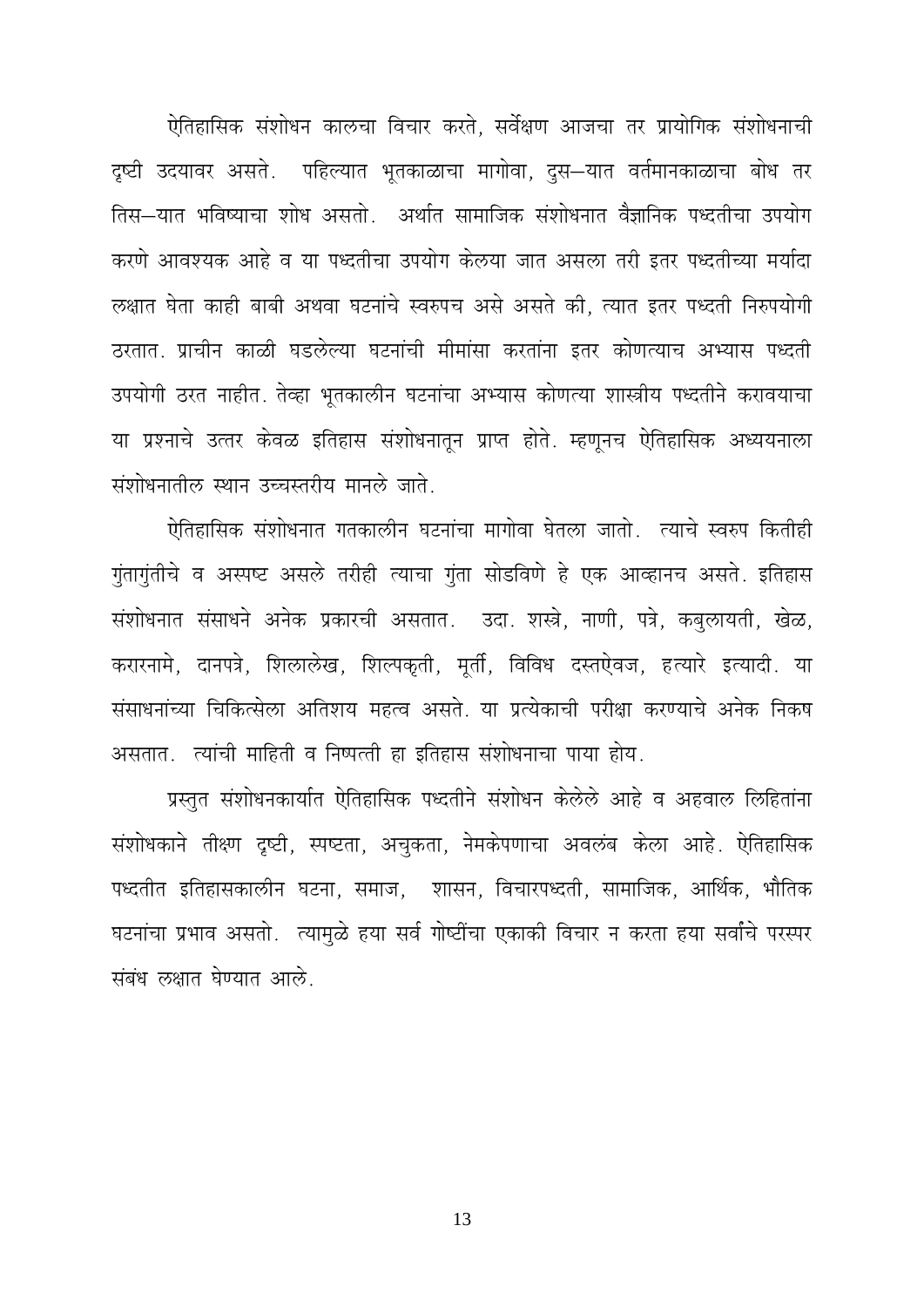# प्रकरण तिसरे महादजी शिंदे (१७८२-१७८६)

उत्तर भारतात मराठयांचे वर्चस्व कायम टिकविण्यासाठी दिल्लीवर मराठयांचा अधिकार असणे अत्यंत आवश्यक आहे हे महादजींनी अचूक ओळखले होते. दिल्ली जर मराठयांच्या अधिपत्याखाली आणावयाची असेल तर माळवा आणि बुंदेलखंडात मराठयांचा पाया मजबूत असणे आवश्यक आहे याची जाणीव महादजींना होती. त्यामुळे ग्वाल्हेर व गोहद ही स्थळे हाती आल्यानंतर महादजींनी आपले लक्ष दिल्लीच्या राजकारणाकडे वळविले. पहिल्या पायरीवर पाय पक्के रोवल्यानंतरच पढे पाऊल टाकावे अशी महादजीची सावध नीती होती.

इ. स. १७८४ च्या डिसेबंर महिन्यात बादशहा शहाआलम याला सर्वतोपरी सहाय्य दिल्लीवर मराठयांचे वर्चस्व महादजींनी प्रस्थापित देऊन केले ਕ बादशहाकडून ''वकील—ए—मुतालिक'' हा सर्वोच्च किताब पेशव्यांच्या वतीने प्राप्त केले. यावरुन त्यांची मराठयांच्या त्यावेळच्या केन्द्रीय सत्तेविषयी म्हणजेच पेशव्यांच्याप्रति निष्ठा प्रकट होते. या अत्युच्च किताबामुळे महादजीपुढे काहीशी चमत्कारिक परिस्थिती निर्माण झाली. चमत्कारिक या अर्थाने की मुतालिकीचा किताब पेशव्यांच्या नावाने मिळाला होता. पण त्याच्या अमलबजावणीचे उत्तरदायीत्व मात्र पूर्णत: महादजीवर होते. शिवाय नानांशी त्यांचे सूत जुळत नसल्यामूळे ही जबाबदारी पार पाडण्यासाठी आवश्यक ते सहाय्य मिळण्याची संभावना कमीच होती. दिल्लीच्या बादशहाचा संपूर्ण कारभार करण्याची जबाबदारी यामुळे त्यांच्यावर आली. त्यावेळी पैशाची टंचाई ही त्यांना भेडसावणारी प्रमुख समस्या होती. साधने अत्यंत अल्प व शत्रु मात्र भरपूर अशी महादजींची मोठी बिकट स्थिती होती. दिल्ली दरबारात मिळालेले मानाचे स्थान व दर्जा यामुळे त्यांना अनेक शत्रु निर्माण झाले. मोगल बादशहा अडचणीत व संकटात आले असता, त्यांना दिलेल्या आश्वासनासाठी महादजींनी आपल्या कर्तव्याला जागून बादशहाच्या शत्रुंशी मराठेशाहीच्या परंपरेला शोभेल असा लढा दिला. या प्रसंगी स्वत:चा स्वार्थ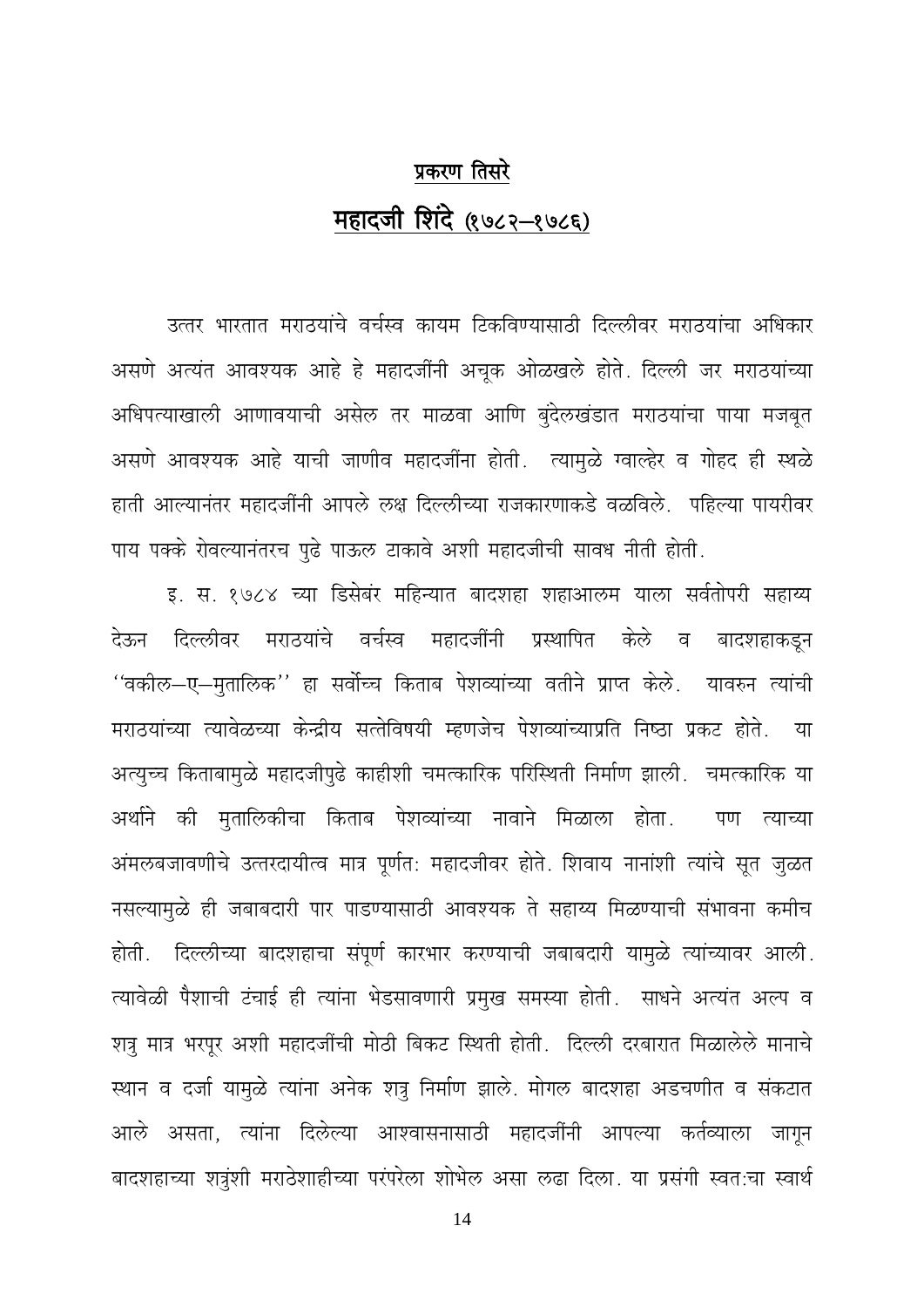न पाहता बादशहाला शेवटपर्यंत सुरक्षित ठेवून त्यांचे दिल्लीतील स्थान स्थिर राहावे याकरीता त्यांनी कसून प्रयत्न केले. हे करीत असतांना आपल्या कर्तव्याची जाणीव सतत बाळगली.

इंगजांशी सलोख्याचे संबंध ठेवून आपण स्वतंत्रपणे उत्तर भारताचा कारभार करावा असा महादजींचा विचार होता असा त्यांच्यावर आरोप करण्यात येतो. परंतु हा आरोप निरर्थक आहे. कारण इंग्रज-मराठा युध्दात उत्तर भारतात मराठयांचे लष्करी आधार प्रामुख्याने महादजीच होते. इंग्रज मराठा युध्दात इंगजांच्या डोळयात सलणारा काटा म्हणजे महादजी. उत्तर भारतात मराठयांची सत्ता महादजींच्या बळावर टिकून आहे हे इंग्रज पुरेपुर ओळखून होते आणि म्हणूनच पुणे दरबारपासून महादजींना फोडण्याचे प्रयत्न गर्व्हनर जनरल वॉरेन हेस्टिंग्जने अनेकदा केले. पुणे दरबार आणि महादजी यांच्यात फुट पाडून दोहोंनाही दुबळे बनवायचे आणि नंतर दोहोनाही वेगवेगळे गाठुन खच्ची करायचे ही इंग्रजांची कुटनीती होती. परंतु त्यात त्यांना यश आले नाही. इंग्रजांचे वर्चस्व महादजींना मान्य करायचे असते तर डी—बायन सारख्या फ्रेंच सेनापातीला चाकरीत ठेवून कवायती लष्कर पदरी बाळगण्याची त्यांना काहीच गरज नव्हती.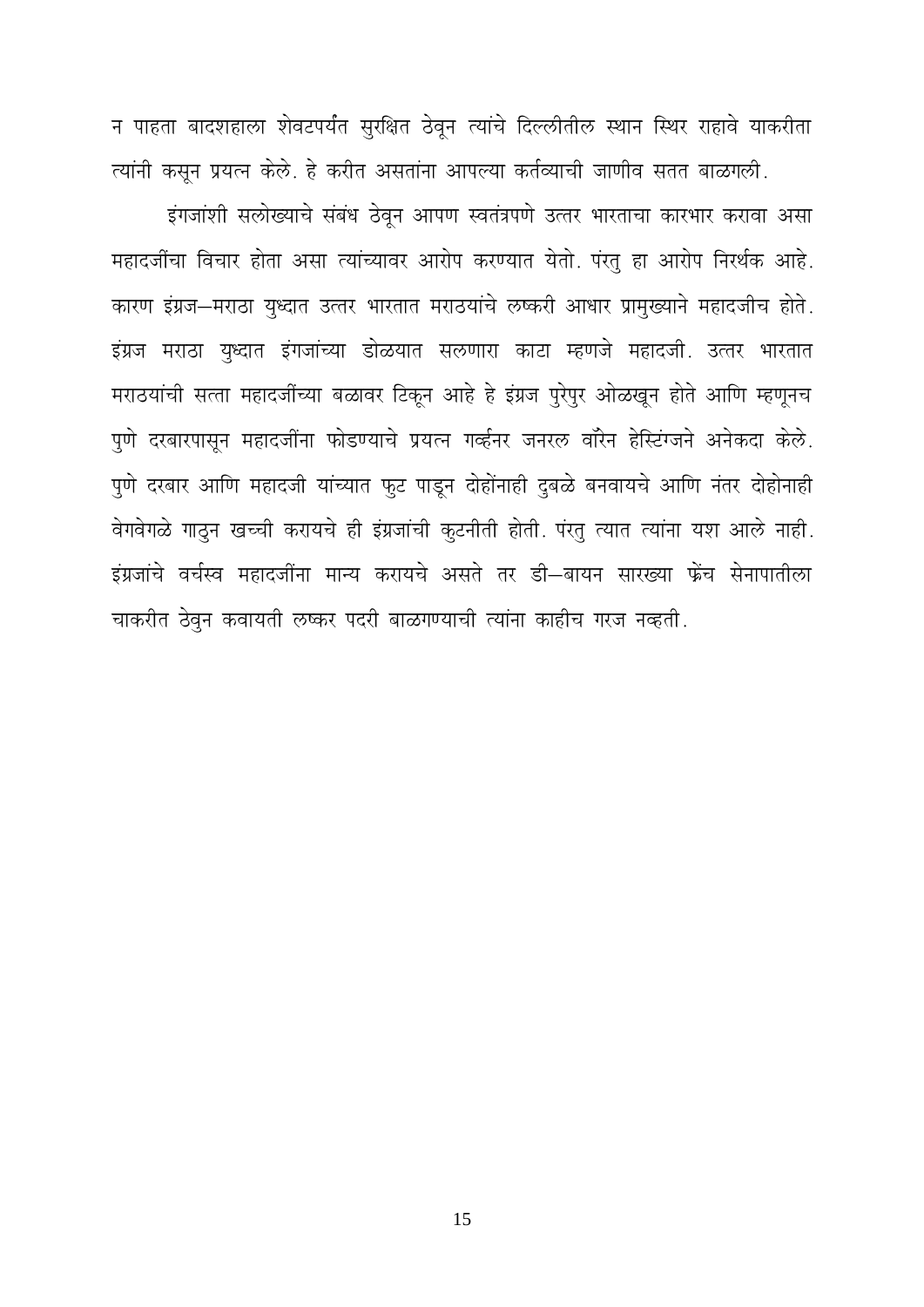# प्रकरण चौथे महादजी शिंदे (इ.स.१७८६–१७९४)

महादजी शिंदे यांनी सालबाईच्या तहानंतर दिल्ली, माळवा व बुंदेलखंडच्या राजकारणाकडे आपले लक्ष वेधले. सन १७८३ मध्ये ग्वाल्हेरच्या किल्ला व १७८४ मध्ये गोहदचा किल्ला जिंकला पंरत् महादजी समोर मुख्य अडचण पैशाची होती ती बुंदेलखंडातील पन्ना व बांदा राज्यातील वारसा युध्दात मदत केल्यामुळे पुर्ण झाली. महादजीने लालसोटच्या युध्द भुमिवरुन माघार घेतल्यामुळे विजसिंहाने अजमेर जिंकुन (१७८७) महादजी विरुध्द संघ तयार करण्याचा प्रयत्न केला त्याला यश आले नाही.

इ.स. १७८८-८९ मध्ये परिस्थीती झपाटयाने बदलली. महादजीने फ्रेंच अधिकारी डी. बायनच्या मदतीने आपल्या सैन्याला युरोपीयन पध्दतीचे प्रशिक्षण दिले. यामळे विजयसिंह अतिशय घाबरला व महादजीशी समझोता करण्याचा प्रयत्न केला पण महादजीने स्पष्ट नकार दिला.

इ.स. १७९० मध्ये राजपूताच्या विरुध्द दोन बाजुनी सैन्य वाठविले व तुकोजी होळकर वर शिख व रोहल्याचा बंदोबस्त करण्याची जबाबदारी सोपविली. दिनांक २० जून १७९० रोजी पाटन चे निर्णायक युध्द होऊन राजपूताचा दणदणीत पराभव झाला. अशाप्रकारे इ.स. १७९२ पर्यंत महादजी राजस्थानचे एकमात्र शास्ते होवुन बसले. यानंतर महादजी पुण्याकडे निघाले पेशवा सवाई माधवराव यांची गणेशखिंड येथे भेट घेतली. (१३ जुन १७९२)

इतिहासकार सरदेसाई, मॅलेसन, बसु अलफ्रेंड लॉयल यांच्या मते, महादजींचा पुण्याला येण्यामागे त्यांचा देशी राज्यकर्त्याची आघाडी निर्माण करुन इंग्रजांना देशाबाहेर घालविण्याचा उद्देश होता. परंतु लवकरच महादजीची प्रकृती बिघडली. १२ फेब्रुवारी १७९४ प्राणोत्क्रमण झाले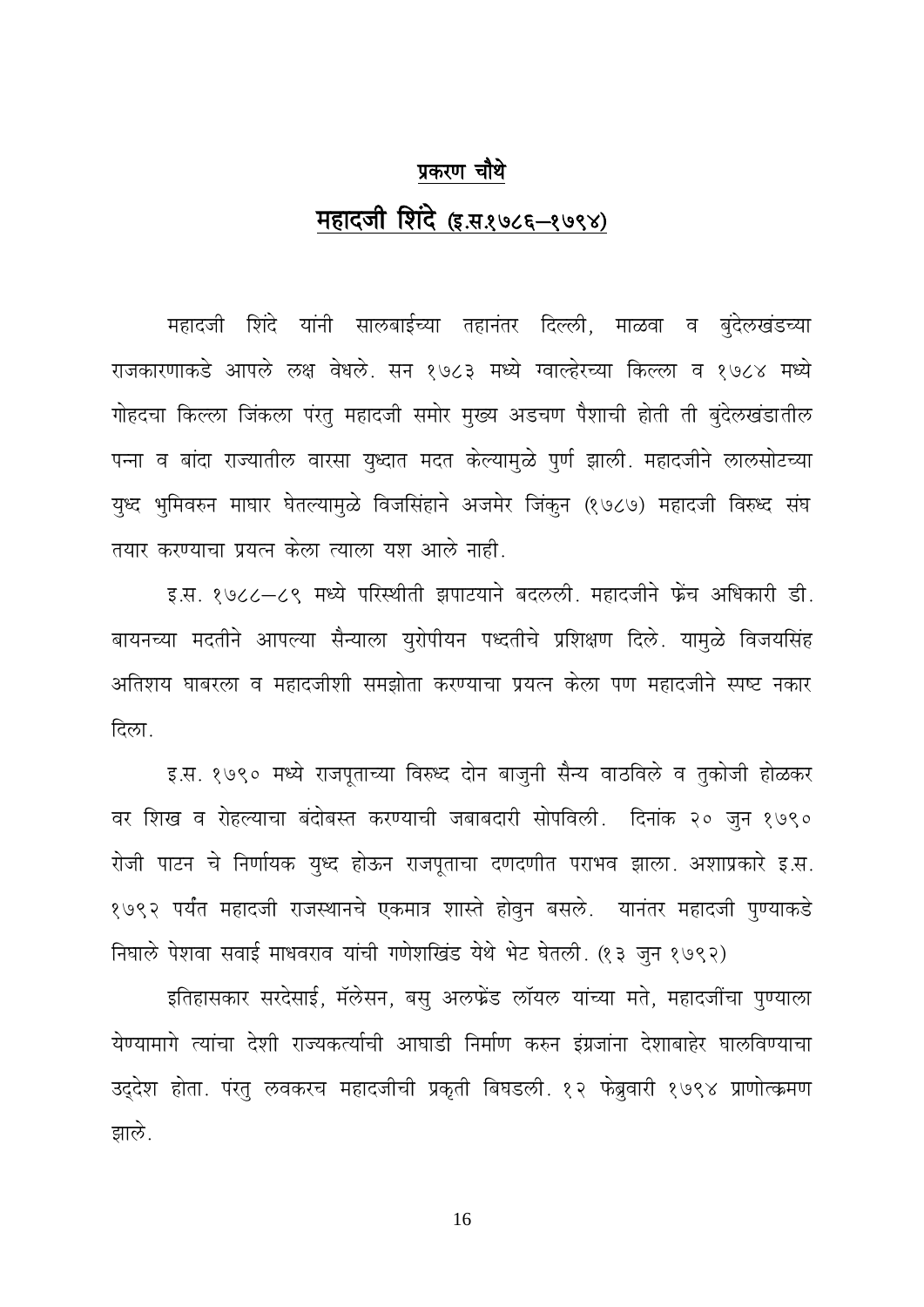### प्रकरण पाचवे

#### मुल्यमापन

प्रथम इंग्रज मराठा युद्धात महादजींच्या कर्तृत्वाचा व लष्करी सामर्थ्यांचा परिचय गर्व्हनर जनरल वॉरेन हेस्टिंग्ला झाला होता. एवढेच नव्हे तर महादजी शिंदे ही व्यक्ती माराठा राजकारणात किती महत्वाची आहे याची ओळख गर्व्हनर जनरल वॉरेन हेस्टिंगजला पुरेपूर झाली होती. १७ मे १७८२ रोजी महादजी शिंद्यामार्फत ठरलेल्या सालबाईच्या तहानंतर मराठयांविरूद्ध युद्ध करण्याचा विचार सुद्धा महादजी जिवंत असेपर्यंत इंग्रजांच्या मनात आला नाही. गर्व्हनर जनरल वॉरेन हेस्टिंग्ज नंतर मॅकफरसन, लॉर्ड कॉर्नवालीस, सर जॉन शोअर गर्व्हनर जनरल म्हणून भारतात आले व त्यांनी सुद्धा मराठयांशी सौम्य धोरण ठेवून मराठयांबरोबर वैमनस्य येणार नाही याची पुरेपूर दक्षता घेतली व भारतातील कोणत्याही राज्यकर्त्यांच्या राजकारणात हस्तक्षेप करण्याचे टाळले. या प्रमुख इंग्रज अधिकाऱ्यांच्या निर्णयाचा विचार केल्यास इंग्रज महादजींना किती वचकुन होते हे लक्षात आल्याशिवाय राहत नाही.

इ.स. १७८२–९४ या कालखंडातील माहदजी इंग्रज संबंधाचा सूक्ष्म अभ्यास केल्यास असे आढळून येते की, महादजींचे-इंग्रजांशी संबंध सीमित होते. त्यात महादजींचा प्रमुख उद्देश मराठा हित हे होते. महादजी व्यक्तींचा विरोध करीत नव्हते तर मराठयांच्या बाबतीत विरोधी कारवायांचा खरा विरोध करीत होते. इंग्रज व महादजी एकमेकांना मनातून भीत असल्यामुळे कोणताही निर्णय घेतांना प्रथम परस्परांच्या बळाचा योग्य विचार दोघेही करीत होते. महादजी इंग्रज संबंध वरून सलोख्याचे वाटायचे परंतु तेवढेच आतून तीव्र शत्रुत्वाचे होते; हे अगदी सत्य आहे. जगातील बुद्धिमान व राजकीय मुत्सद्दी म्हणून इतिहासात अजरामर झालेल्या व्यक्तीचे कोणत्याही स्तरावरील संबंध पाहता आपणास हेच लक्षात येईल की त्यांचे परस्पर विरोधी संबंध बाह्यंगाने तीव्र कधीच नसतात. महादजी शिंदे मराठे शाहीतीलच नव्हे तर त्या काळात सपूर्ण हिंदुस्थानात इंग्रजांना शह देणारे एकमेव प्रभावी सामर्थ्यशाली मृत्सद्दी होते.